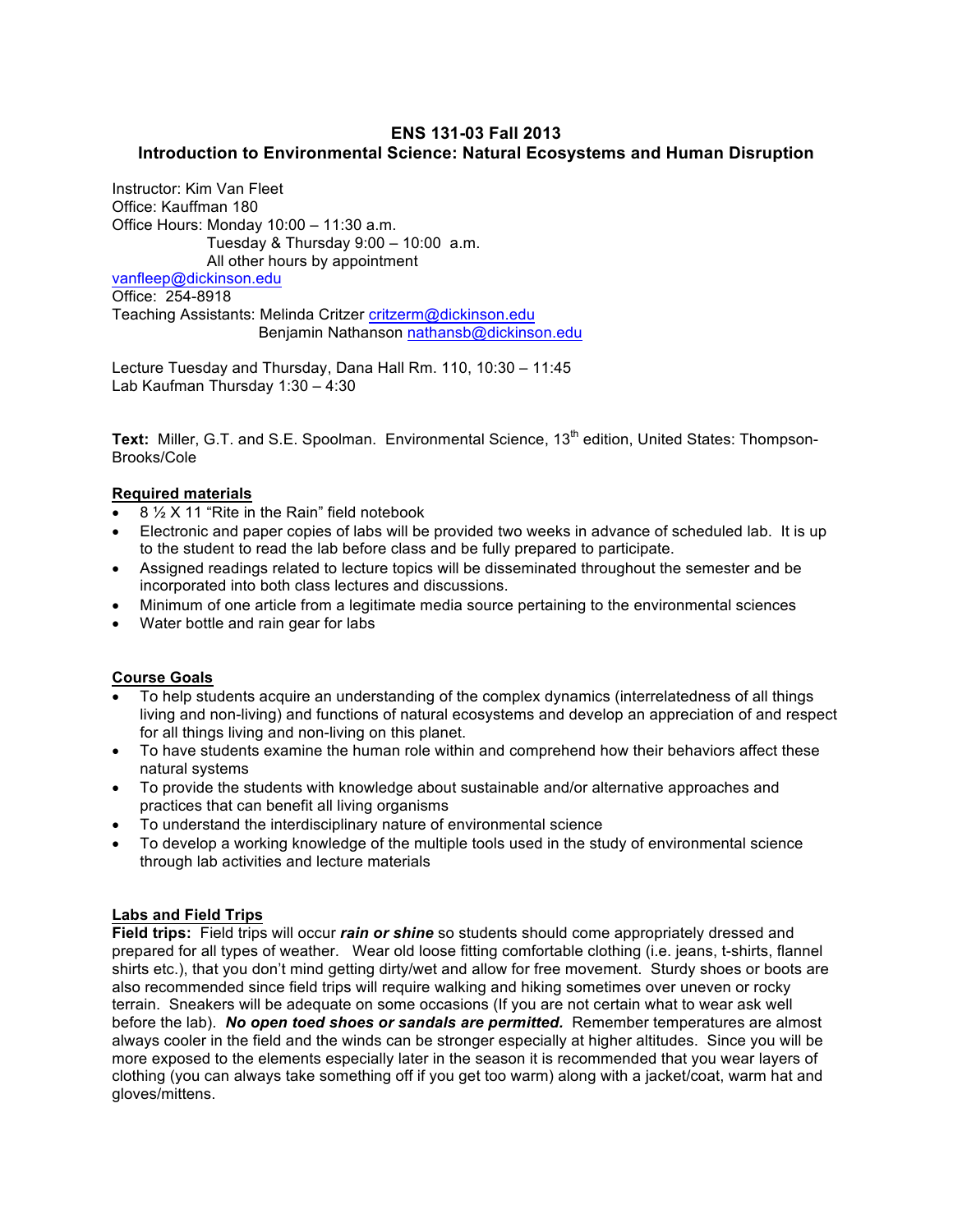One or more labs will include wading in streams which could contain objects that can cut or puncture exposed flesh (broken glass, fish hooks, sharp rocks and other debris) so have an old pair of sneakers handy that you don't mind getting wet to wear on these occasions.

Labs/field trips are scheduled from 1:30 to 4:30 PM. Since numerous labs require travel to various locations in the field we will leave promptly at 1:30 p.m. to ensure that we have enough time for the class to arrive, conduct & complete the lab and return to school. Therefore if you are not in a van at 1:30 we will leave without you.

Also every attempt will be made to get back to campus by 4:30 p.m. however, there is always a possibility that we may get back at a later time due to unforeseen conditions or circumstances. So do not plan for other activities until after 5:30 PM on lab days.

**Students will be required to write a formal lab report on either the aquatic Invertebrate and water quality or estimating deer density labs. Instructions for writing your formal lab report will be provided.**

### **Course Requirements**

- Reading assignments should be completed before lecture.
- Students are responsible to make up all work missed in lecture.
- Students are required to keep all graded work until course grades are posted at the end of the semester
- Each student must attend two biology or environmental science related meetings, events, or activities during this semester and provide a written report (see document on Co-curricular reports) within one week of attending the event.
- Although students may work in groups where the sharing of ideas is encouraged the actual writing of reports, exercises and summaries must be done independently to avoid plagiarism
- Spelling counts! No exceptions
- Attendance is **required** for all exams. A medical excuse is required if you miss an exam. The instructor may modify a make-up exam. If you are participating in sports, please clear all conflicts by the second week of classes.
- Attendance is **required** for labs. Labs are integral to course content and cannot be made up at a later date. If you are participating in sports, please clear all conflicts by the second week of classes.
- All reports and other assignments that are NOT turned in on time will be reduced by 10 points for each regular school day that they are late.
- Each student is required to attend at least one "out of class" event.

EACH STUDENT IS EXPECTED TO KEEP A BACKUP COPY OF ANY DOCUMENT PREPARED FOR THIS COURSE. IF FOR ANY REASON YOU TURN IN A DOCUMENT AND IT IS "LOST", IT IS THE STUDENTS FAULT IF THE STUDENT DOES NOT HAVE A BACKUP COPY. Dickinson College provides every student with storage space on the server. It is the student's responsibility to learn how to use this storage capacity.

### **Environmental Science (ES) in the news Media article (required)**

Each of you are to bring in at least one article during the semester (on scheduled days\*) pertaining to an environmental issue to share with the class. You must also write a short paragraph explaining in your own words what the article is about and submit it (with the article attached ) at the end of the discussion. personal blogs and web pages are not allowed). The article must come from a current and **legitimate**  news source. Finally you will briefly present it to the class at which time it will be open to discussion. Personal insight and evaluation are encouraged.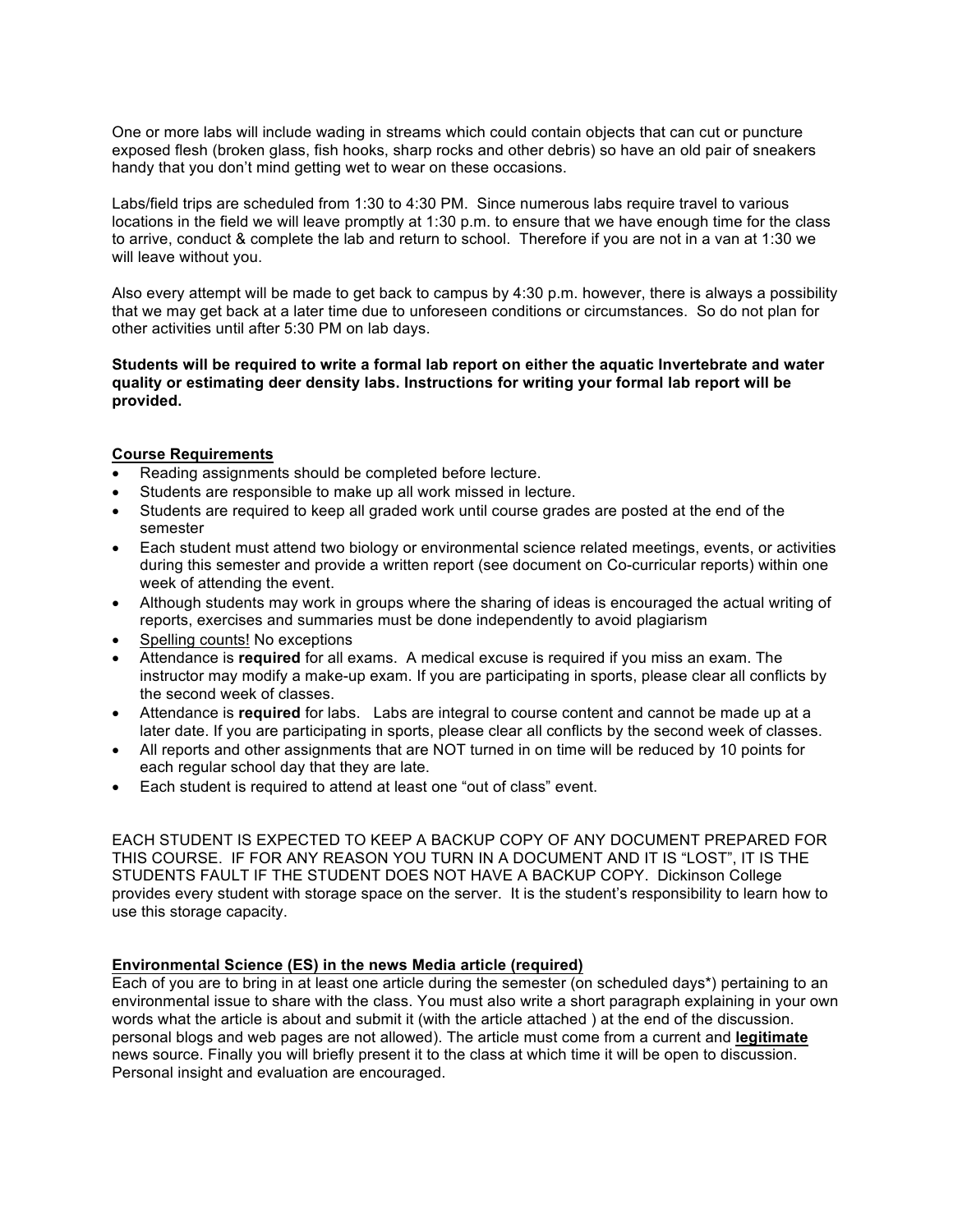## **Sustainability project (group research and presentation)**

Each randomly selected group will select one consumer good from a provided list of regularly consumed or purchased item/product. As a group you will research the item agreed upon by group members and track it throughout its lifetime (cradle to grave). During this process you will thoroughly assess whether or not the product is currently manufactured, used and disposed of in a sustainable manner. You will also examine this from environmental, ecological, economic, political, and social/cultural perspectives at the local, regional, continental and global levels. Is there already a sustainable alternative? If so describe why if not,then identify actions that could be taken to make it more sustainable. Finally take what you've learned from this project and relate it back to your life and consumption patterns and determine what you can do on a personal level to live in a more sustainable manner.

You will do a group presentation on your research and each student will individually write and submit a term paper on this project. Rubrics for the presentation and paper will be provided electronically to each student. It is strongly recommended that you save it immediately upon receipt n a secure location.

### **Class participation**

Participation in class and lab is vital to the learning process and can take on many forms including but not limited to listening, doing, providing input, asking questions, challenging, presenting alternative insight or facilitating discussions.

### **Grading**

| Three 1 hour exams @ 10%           | 30%       |
|------------------------------------|-----------|
| Final exam (partially cumulative)  | 15%       |
| Group sustainability project       | 20% total |
| Group presentation (10%)           |           |
| Individual report/term paper (!0%) |           |
| Lab assignments                    | 20% total |
| Formal lab report (5%)             |           |
| Other lab assignments (5%)         |           |
| Lab notebook (10%)                 |           |
| Cocurricular reports 2@ 5%         | 10%       |
| Class/Lab participation            | 5%        |

There will be three exams and a final exam. Please note that labs will constitute 50% of your grade (actual lab, lab participation, group sustainability project and extent of labs on each exam). The plus/minus grading system will be used in this class. The following is a breakdown of how grades will be determined

| 94-100   |
|----------|
| 90-93    |
| 87-89    |
| 84-86    |
| 80-83    |
| 77-79    |
| 74-76    |
| 70-73    |
| 60-69    |
| below 60 |
|          |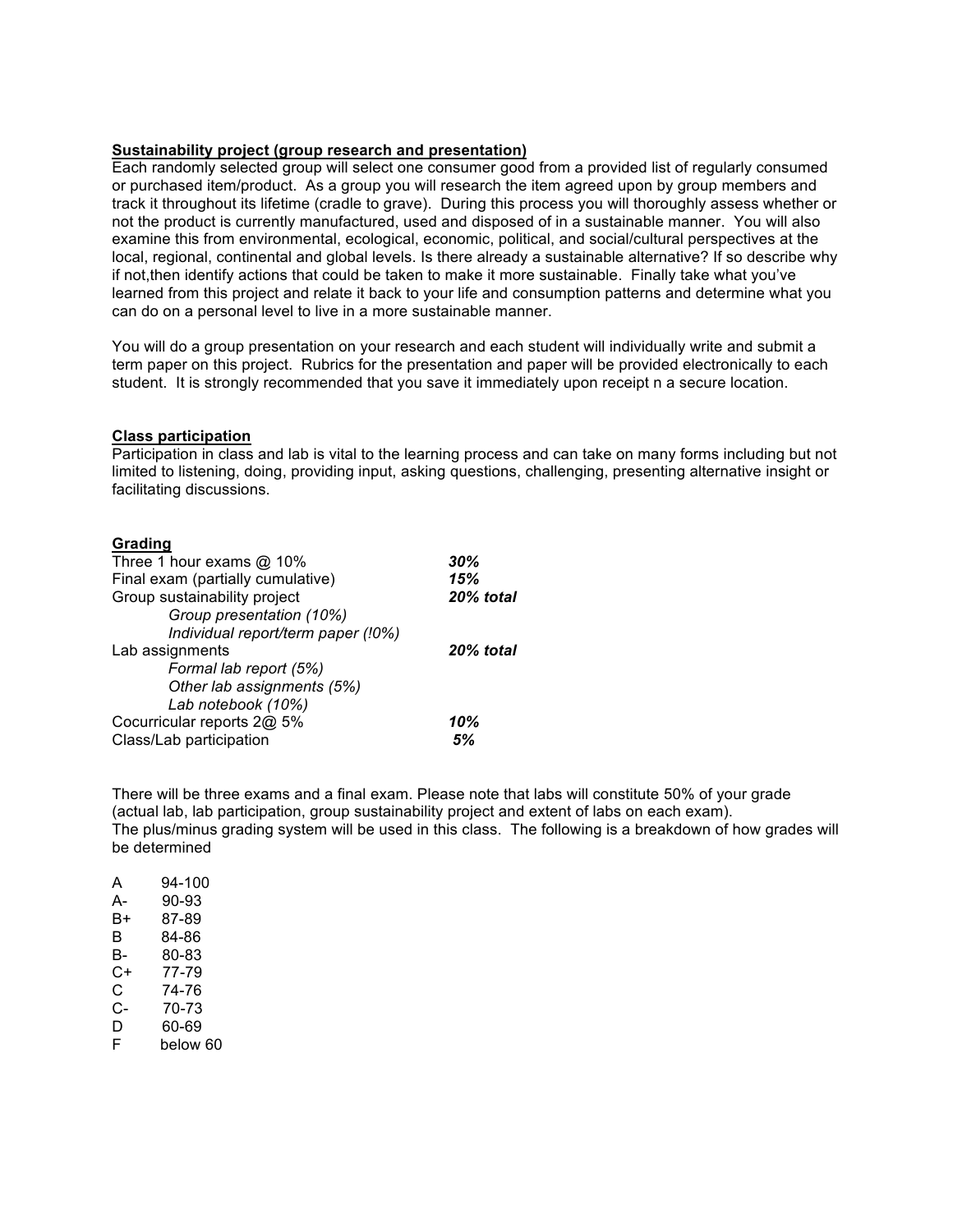## **Dickinson College Policy**

*Dickinson College makes reasonable academic accommodations for students with documented disabilities. I am available to discuss the implementation of those accommodations. Students requesting accommodations must first register with Disability Services to verify their eligibility. After documentation review, Marni Jones, Director of Learning Skills and Disability Services, will provide eligible students with accommodation letters for their professors. Students must obtain a new letter every semester and meet with each relevant professor prior to any accommodations being implemented. These meetings should occur during the first three weeks of the semester (except for unusual circumstances), and at least one week before any testing accommodations. Disability Services is located in Biddle House. Address inquiries to Stephanie Anderberg at 717-245-1734 or email*disabilityservices@dickinson.edu*. For more information, see the Disability Services website: www.dickinson.edu/disabilityservices*

| <b>DATE</b>  | <b>MAJOR TOPICS</b>                                                                        | <b>LAB</b>                                                                                                  | <b>READING ASSIGNMENTS</b>                                                                       |
|--------------|--------------------------------------------------------------------------------------------|-------------------------------------------------------------------------------------------------------------|--------------------------------------------------------------------------------------------------|
| August 27    | Science Matter and Energy                                                                  |                                                                                                             |                                                                                                  |
| August 29    | Ecology and ecological processes<br>(including nutrient cycles)                            | Keeping a lab/field notebook<br>"Tragedy of the Commons"<br>Introduction to group<br>sustainability project | Chapter 3 section 3:4 &<br>Chapter 4 section 4:3<br>"Tragedy of the Commons"<br>by Garret Hardin |
| September 3  | Ecosystems and Levels of<br>organization                                                   |                                                                                                             | Chapter 3 sections 3:2 & 3 and<br>Chapter 7 section 7:2<br>ES topics in the news                 |
| September 5  | Ecosystems and biodiversity                                                                | Turtle trapping Wildwood<br>Park, Harrisburg                                                                | Chapter 4<br>Sections 4:1,5, & 6                                                                 |
| September 10 | Evolution, Speciation, adaptation or<br>extinction                                         |                                                                                                             | Chapter 4<br>Section 4:2 & 4, &<br>Chapter 5 section 5:3                                         |
| September 12 | Ecological relationships and<br>population dynamics                                        | Introduction to Land Use and<br>the Geology of Cumberland<br>County                                         | Chapter 5<br>"The Little Things That run<br>the World" by Edward O.<br>Wilson                    |
| September 17 | Ecological relationships and<br>population dynamics (cont.)                                |                                                                                                             | Chapter 6<br>ES topics in the news                                                               |
| September 19 | <b>EXAM1</b>                                                                               | Sustainability project library<br>research                                                                  |                                                                                                  |
| September 24 | Change through natural processes<br><b>Outline for group sustainability</b><br>project due |                                                                                                             | Chapter 4 section 4:3                                                                            |

# **Tentative Class and Lecture Schedule**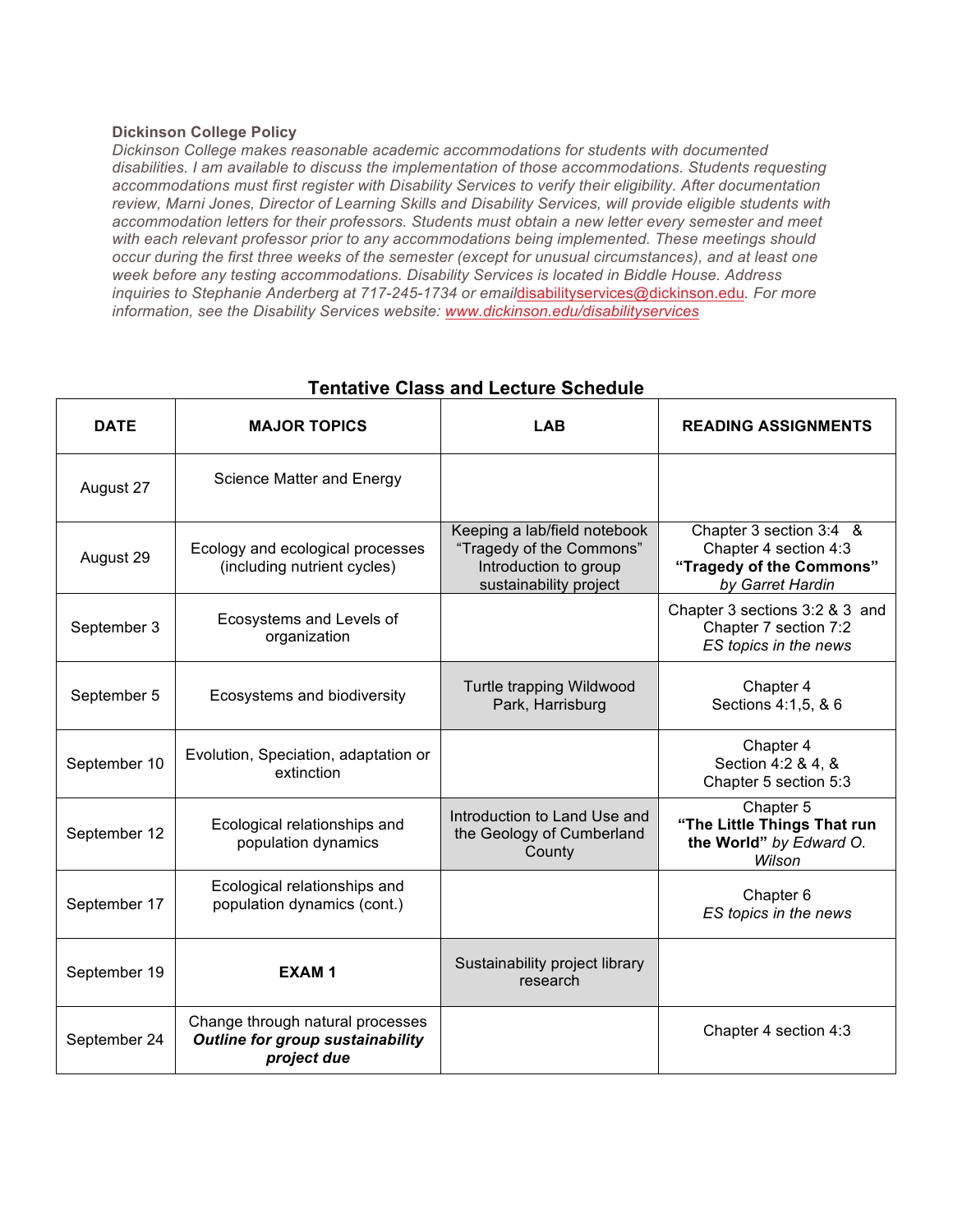| September 26                                             | <b>Ecosystems and environmental</b><br>health                                                                    | Biodigester                                                         | Chapter 7 section 7:3,4,5 & 6                                             |
|----------------------------------------------------------|------------------------------------------------------------------------------------------------------------------|---------------------------------------------------------------------|---------------------------------------------------------------------------|
| October 1                                                | Threats to biodiversity                                                                                          |                                                                     | Chapter 8 sections 8:1-4<br>ES topics in the news                         |
| October 3                                                | Threats to biodiversity                                                                                          | <b>Estimating Deer Density I</b><br>Florence Reineman<br>Sanctuary  |                                                                           |
| October 8                                                | Land, water and air resources                                                                                    |                                                                     |                                                                           |
| October 10                                               | Pollution: The human factor and our<br>impacts on land, water and air<br>resources                               | Biodigester                                                         | Chapter 14<br>"Voices From White Earth" by<br>Winona LaDuke               |
| October 15                                               | Pollution: The human factor and our<br>impacts on land, water and air<br>resources (cont.)                       |                                                                     | Chapter 16                                                                |
| October 17                                               | <b>EXAM2</b>                                                                                                     | <b>Estimating Deer Density II</b><br>Florence Reineman<br>Sanctuary | <b>Co-curricular 1 due</b>                                                |
| <b>FALL PAUSE</b><br>OCT 18 5:00 PM - OCTOBER 23 8:00 AM |                                                                                                                  |                                                                     |                                                                           |
| October 24                                               | Global climate                                                                                                   | Macroinvertebrates, water<br>chemistry and quality                  | Chapter 7 section7:1<br><b>First draft of sustainability</b><br>paper due |
| October 29                                               | Global climate change                                                                                            |                                                                     | Chapter 15<br>ES topics in the news                                       |
| October 31                                               | Energy demand and need: A primer<br>on resource extraction,<br>consumption, waste and efficiency                 | <b>Visit Cumberland County</b><br>Landfill                          | Chapter 13                                                                |
| November 5                                               | Case studies: Coal and Shale<br>deposits, their extraction, uses and<br>impacts on resources and human<br>health |                                                                     |                                                                           |
| November 7                                               | Topics in Management &<br>Sustainability<br>The land conservation ethic                                          | Visit wastewater treatment<br>facility                              | "The Land Ethic" by Aldo<br>Leopold<br>ES topics in the news              |
| November 12                                              | EXAM <sub>3</sub>                                                                                                |                                                                     |                                                                           |